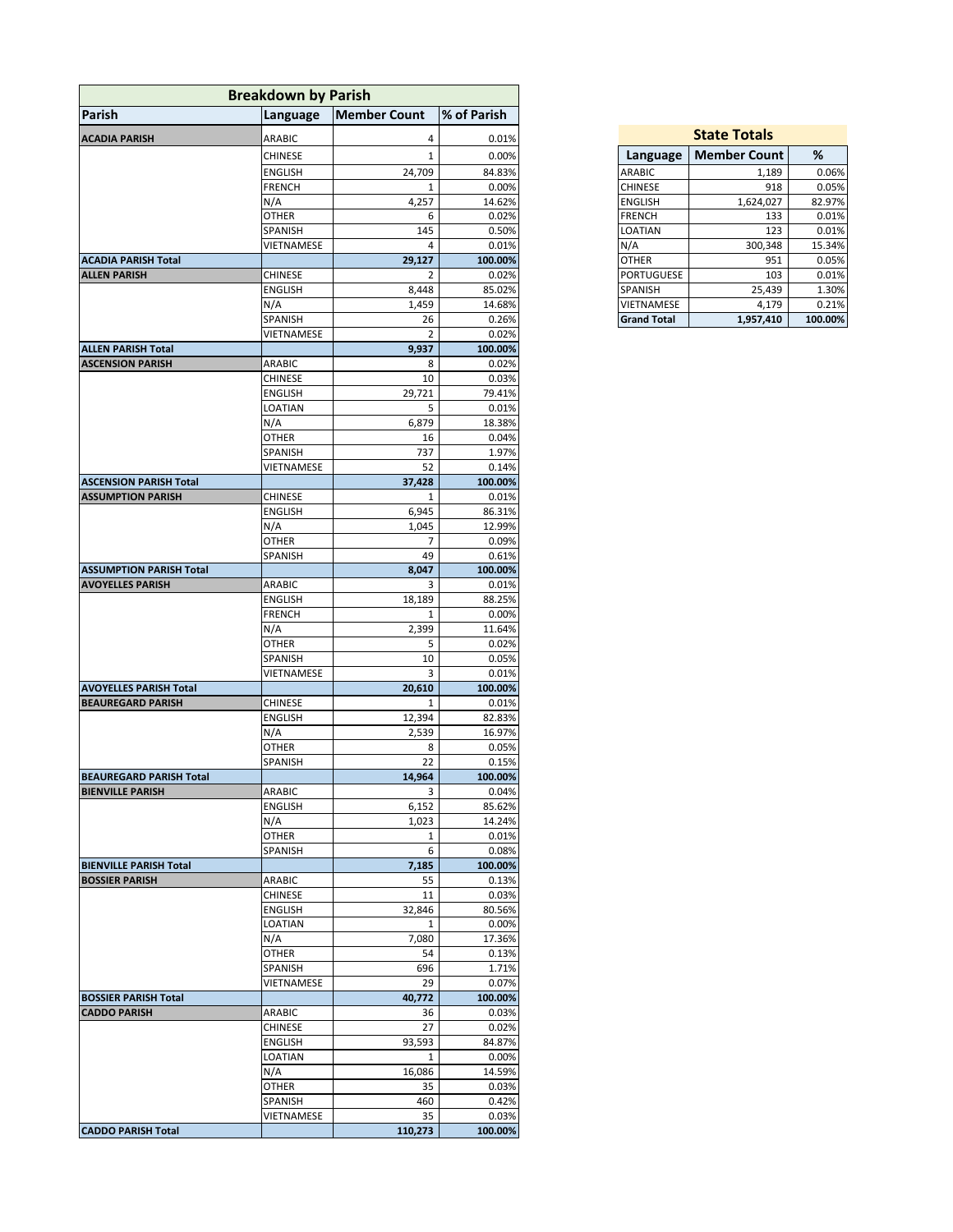| <b>Breakdown by Parish</b>                               |                              |                       |                   |
|----------------------------------------------------------|------------------------------|-----------------------|-------------------|
| Parish                                                   | Language                     | <b>Member Count</b>   | % of Parish       |
| <b>CALCASIEU PARISH</b>                                  | <b>ARABIC</b>                | 8                     | 0.01%             |
|                                                          | <b>CHINESE</b>               | 25                    | 0.03%             |
|                                                          | <b>ENGLISH</b>               | 64,007                | 81.89%            |
|                                                          | LOATIAN                      | $\overline{2}$        | 0.00%             |
|                                                          | N/A                          | 13,293                | 17.01%            |
|                                                          | OTHER                        | 49                    | 0.06%             |
|                                                          | <b>PORTUGUESE</b><br>SPANISH | $\overline{2}$<br>677 | 0.00%<br>0.87%    |
|                                                          | VIETNAMESE                   | 100                   | 0.13%             |
| <b>CALCASIEU PARISH Total</b>                            |                              | 78,163                | 100.00%           |
| <b>CALDWELL PARISH</b>                                   | <b>ENGLISH</b>               | 4,637                 | 84.86%            |
|                                                          | N/A                          | 817                   | 14.95%            |
|                                                          | OTHER                        | 1                     | 0.02%             |
|                                                          | SPANISH                      | 9                     | 0.16%             |
| <b>CALDWELL PARISH Total</b>                             |                              | 5,464                 | 100.00%           |
| <b>CAMERON PARISH</b>                                    | <b>ENGLISH</b>               | 750                   | 85.03%            |
|                                                          | N/A                          | 129                   | 14.63%            |
|                                                          | OTHER<br><b>SPANISH</b>      | 1<br>$\overline{2}$   | 0.11%<br>0.23%    |
| <b>CAMERON PARISH Total</b>                              |                              | 882                   | 100.00%           |
| <b>CATAHOULA PARISH</b>                                  | <b>ENGLISH</b>               | 4,485                 | 86.07%            |
|                                                          | N/A                          | 721                   | 13.84%            |
|                                                          | SPANISH                      | 5                     | 0.10%             |
| <b>CATAHOULA PARISH Total</b>                            |                              | 5,211                 | 100.00%           |
| <b>CLAIBORNE PARISH</b>                                  | ARABIC                       | 2                     | 0.03%             |
|                                                          | <b>ENGLISH</b>               | 5,406                 | 86.83%            |
|                                                          | N/A                          | 803                   | 12.90%            |
|                                                          | SPANISH                      | 15                    | 0.24%<br>100.00%  |
| <b>CLAIBORNE PARISH Total</b><br><b>CONCORDIA PARISH</b> | ARABIC                       | 6,226<br>1            | 0.01%             |
|                                                          | <b>ENGLISH</b>               | 8,993                 | 84.58%            |
|                                                          | N/A                          | 1,591                 | 14.96%            |
|                                                          | OTHER                        | $\overline{2}$        | 0.02%             |
|                                                          | SPANISH                      | 38                    | 0.36%             |
|                                                          | VIETNAMESE                   | 7                     | 0.07%             |
| <b>CONCORDIA PARISH Total</b>                            |                              | 10,632                | 100.00%           |
| <b>DESOTO PARISH</b>                                     | <b>ENGLISH</b>               | 9,998                 | 84.71%            |
|                                                          | N/A                          | 1,751                 | 14.84%            |
|                                                          | OTHER<br>SPANISH             | 6<br>44               | 0.05%<br>0.37%    |
|                                                          | VIETNAMESE                   | 3                     | 0.03%             |
| <b>DESOTO PARISH Total</b>                               |                              | 11,802                | 100.00%           |
| <b>E. FELICIANA PARISH</b>                               | <b>CHINESE</b>               | 1                     | 0.01%             |
|                                                          | <b>ENGLISH</b>               | 7,242                 | 87.32%            |
|                                                          | <b>FRENCH</b>                | $\mathbf{1}$          | 0.01%             |
|                                                          | N/A                          | 1,038                 | 12.52%            |
|                                                          | OTHER                        | 1                     | 0.01%             |
|                                                          | SPANISH                      | 11                    | 0.13%             |
| E. FELICIANA PARISH Total<br><b>EAST CARROLL PARISH</b>  | ENGLISH                      | 8,294<br>3,620        | 100.00%<br>88.51% |
|                                                          | N/A                          | 470                   | 11.49%            |
| <b>EAST CARROLL PARISH Total</b>                         |                              | 4,090                 | 100.00%           |
| <b>EAST BATON ROUGE PARISH</b>                           | ARABIC                       | 168                   | 0.10%             |
|                                                          | CHINESE                      | 159                   | 0.09%             |
|                                                          | <b>ENGLISH</b>               | 140,823               | 81.95%            |
|                                                          | <b>FRENCH</b>                | 29                    | 0.02%             |
|                                                          | N/A                          | 27,536                | 16.02%            |
|                                                          | OTHER                        | 112                   | 0.07%             |
|                                                          | PORTUGUESE<br>SPANISH        | 9                     | 0.01%<br>1.36%    |
|                                                          | VIETNAMESE                   | 2,341<br>660          | 0.38%             |
| <b>EAST BATON ROUGE PARISH Total</b>                     |                              | 171,837               | 100.00%           |
| <b>EVANGELINE PARISH</b>                                 | ENGLISH                      | 14,630                | 86.34%            |
|                                                          | N/A                          | 2,287                 | 13.50%            |
|                                                          | SPANISH                      | 22                    | 0.13%             |
|                                                          | VIETNAMESE                   | 6                     | 0.04%             |
| <b>EVANGELINE PARISH Total</b>                           |                              | 16,945                | 100.00%           |
| <b>FRANKLIN PARISH</b>                                   | ARABIC                       | 1                     | 0.01%             |
|                                                          | CHINESE                      | 4                     | 0.03%             |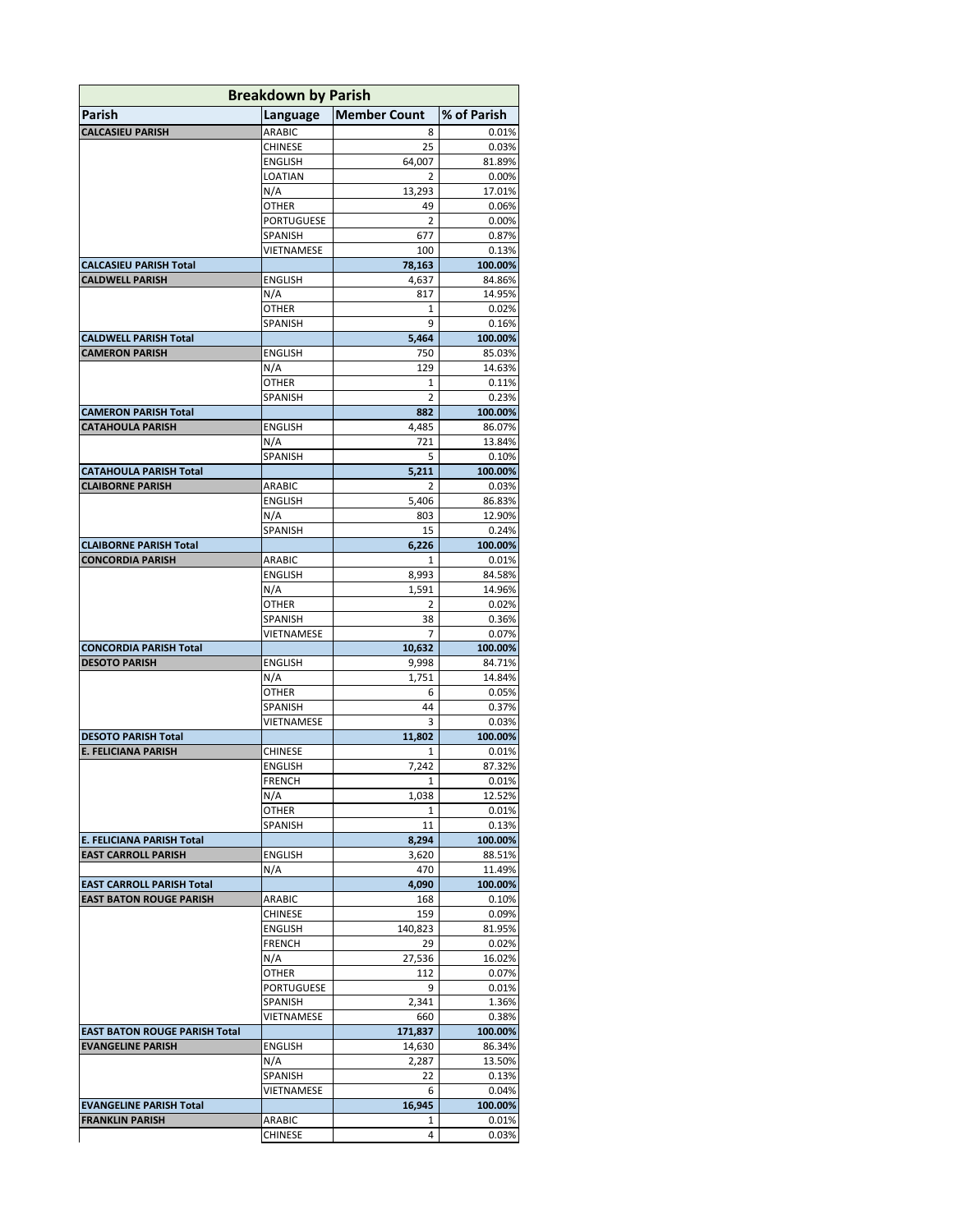| <b>Breakdown by Parish</b>       |                          |                     |                  |  |
|----------------------------------|--------------------------|---------------------|------------------|--|
| Parish                           | Language                 | <b>Member Count</b> | % of Parish      |  |
|                                  | <b>ENGLISH</b>           | 10,328              | 86.47%           |  |
|                                  | N/A                      | 1,600               | 13.40%           |  |
|                                  | <b>OTHER</b>             | 4                   | 0.03%            |  |
|                                  | SPANISH                  | 7                   | 0.06%            |  |
| <b>FRANKLIN PARISH Total</b>     |                          | 11,944              | 100.00%          |  |
| <b>GRANT PARISH</b>              | <b>ENGLISH</b>           | 7,558               | 85.89%           |  |
|                                  | N/A<br>OTHER             | 1,235<br>1          | 14.03%<br>0.01%  |  |
|                                  | SPANISH                  | 6                   | 0.07%            |  |
| <b>GRANT PARISH Total</b>        |                          | 8,800               | 100.00%          |  |
| <b>IBERIA PARISH</b>             | ARABIC                   | 11                  | 0.03%            |  |
|                                  | <b>CHINESE</b>           | 8                   | 0.02%            |  |
|                                  | <b>ENGLISH</b>           | 30,405              | 84.37%           |  |
|                                  | LOATIAN                  | 53                  | 0.15%            |  |
|                                  | N/A                      | 5,251               | 14.57%           |  |
|                                  | OTHER                    | 19                  | 0.05%            |  |
|                                  | SPANISH                  | 232                 | 0.64%            |  |
| <b>IBERIA PARISH Total</b>       | VIETNAMESE               | 60<br>36,039        | 0.17%<br>100.00% |  |
| <b>IBERVILLE PARISH</b>          | <b>ARABIC</b>            | 3                   | 0.02%            |  |
|                                  | <b>CHINESE</b>           | $\overline{2}$      | 0.01%            |  |
|                                  | <b>ENGLISH</b>           | 12,603              | 86.80%           |  |
|                                  | N/A                      | 1.870               | 12.88%           |  |
|                                  | OTHER                    | 1                   | 0.01%            |  |
|                                  | SPANISH                  | 39                  | 0.27%            |  |
|                                  | VIETNAMESE               | $\overline{2}$      | 0.01%            |  |
| <b>IBERVILLE PARISH Total</b>    |                          | 14,520              | 100.00%          |  |
| JACKSON PARISH                   | ARABIC                   | 1                   | 0.01%            |  |
|                                  | <b>ENGLISH</b><br>N/A    | 6,125<br>1,052      | 85.18%<br>14.63% |  |
|                                  | SPANISH                  | 8                   | 0.11%            |  |
|                                  | VIETNAMESE               | 5                   | 0.07%            |  |
| <b>JACKSON PARISH Total</b>      |                          | 7,191               | 100.00%          |  |
| JEFFERSON DAVIS PARISH           | <b>ENGLISH</b>           | 11,353              | 84.25%           |  |
|                                  | N/A                      | 2,099               | 15.58%           |  |
|                                  | OTHER                    | 2                   | 0.01%            |  |
|                                  | SPANISH                  | 18                  | 0.13%            |  |
|                                  | VIETNAMESE               | 4                   | 0.03%            |  |
| JEFFERSON DAVIS PARISH Total     |                          | 13,476              | 100.00%          |  |
| JEFFERSON PARISH-EAST BANK       | ARABIC<br>CHINESE        | 200<br>103          | 0.29%<br>0.15%   |  |
|                                  | <b>ENGLISH</b>           | 50,301              | 72.90%           |  |
|                                  | <b>FRENCH</b>            | 3                   | 0.00%            |  |
|                                  | N/A                      | 12,597              | 18.26%           |  |
|                                  | OTHER                    | 134                 | 0.19%            |  |
|                                  | PORTUGUESE               | 46                  | 0.07%            |  |
|                                  | SPANISH                  | 5,483               | 7.95%            |  |
|                                  | VIETNAMESE               | 130                 | 0.19%            |  |
| JEFFERSON PARISH-EAST BANK Total |                          | 68,997              | 100.00%          |  |
| JEFFERSON PARISH-WEST BANK       | ARABIC                   | 352                 | 0.36%            |  |
|                                  | CHINESE<br>ENGLISH       | 151<br>77,644       | 0.15%<br>79.39%  |  |
|                                  | <b>FRENCH</b>            | 61                  | 0.06%            |  |
|                                  | LOATIAN                  | 1                   | 0.00%            |  |
|                                  | N/A                      | 14,857              | 15.19%           |  |
|                                  | OTHER                    | 92                  | 0.09%            |  |
|                                  | PORTUGUESE               | 4                   | 0.00%            |  |
|                                  | SPANISH                  | 3,654               | 3.74%            |  |
|                                  | VIETNAMESE               | 979                 | 1.00%            |  |
| JEFFERSON PARISH-WEST BANK Total |                          | 97,795              | 100.00%          |  |
| <b>LAFAYETTE PARISH</b>          | ARABIC                   | 49                  | 0.06%            |  |
|                                  | CHINESE                  | 43                  | 0.05%            |  |
|                                  | ENGLISH<br><b>FRENCH</b> | 72,048<br>3         | 81.41%<br>0.00%  |  |
|                                  | LOATIAN                  | 46                  | 0.05%            |  |
|                                  | N/A                      | 14,866              | 16.80%           |  |
|                                  | OTHER                    | 68                  | 0.08%            |  |
|                                  | PORTUGUESE               | 1                   | 0.00%            |  |
|                                  | SPANISH                  | 1,184               | 1.34%            |  |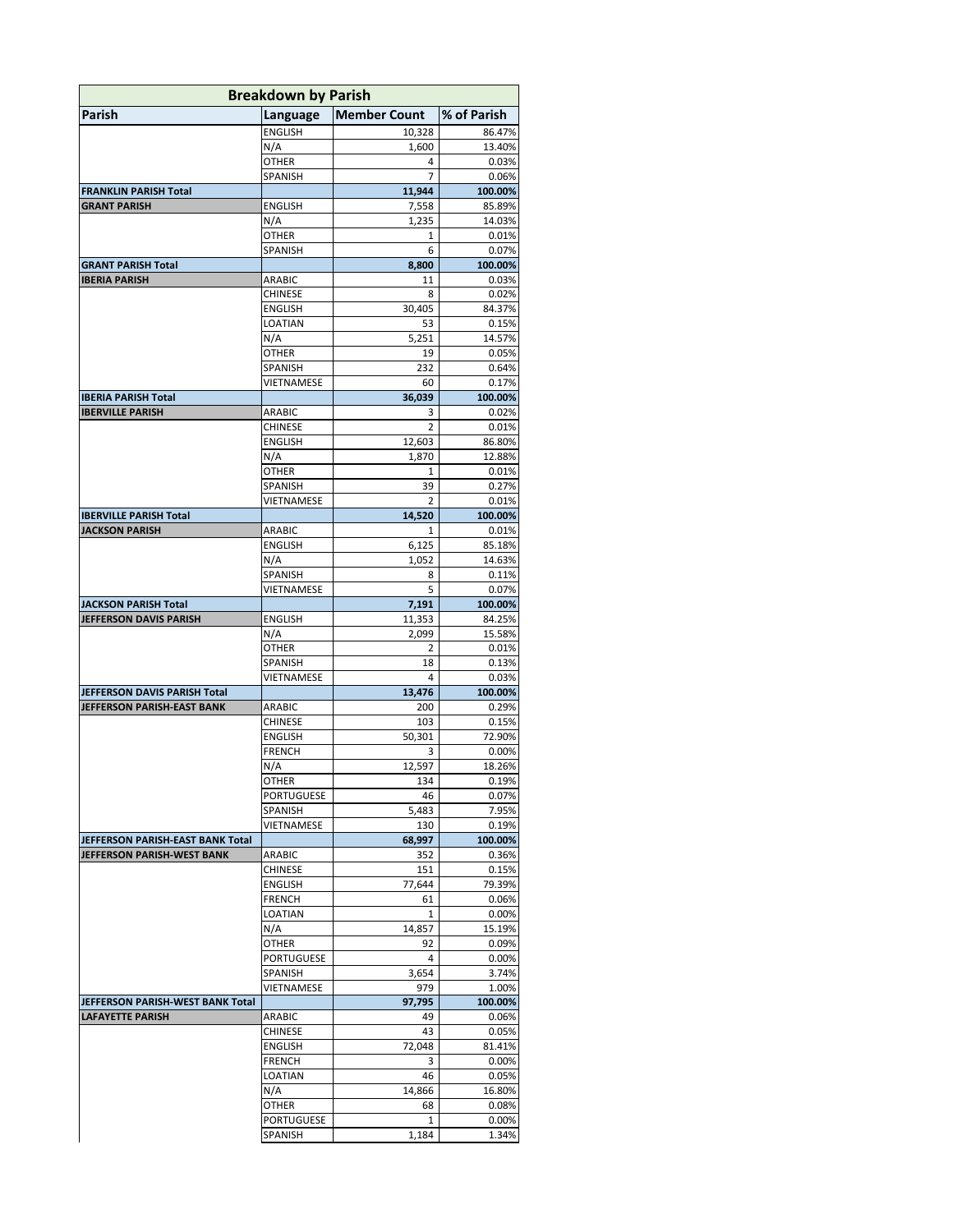| <b>Breakdown by Parish</b>     |                           |                     |                  |
|--------------------------------|---------------------------|---------------------|------------------|
| Parish                         | Language                  | <b>Member Count</b> | % of Parish      |
|                                | VIETNAMESE                | 188                 | 0.21%            |
| LAFAYETTE PARISH Total         |                           | 88,496              | 100.00%          |
| <b>LAFOURCHE PARISH</b>        | ARABIC                    | 3                   | 0.01%            |
|                                | <b>CHINESE</b>            | 3                   | 0.01%            |
|                                | <b>ENGLISH</b>            | 28,654              | 83.76%           |
|                                | <b>FRENCH</b><br>LOATIAN  | 5<br>$\mathbf{1}$   | 0.01%            |
|                                | N/A                       | 5,038               | 0.00%<br>14.73%  |
|                                | OTHER                     | 8                   | 0.02%            |
|                                | PORTUGUESE                | 1                   | 0.00%            |
|                                | SPANISH                   | 427                 | 1.25%            |
|                                | VIETNAMESE                | 71                  | 0.21%            |
| <b>LAFOURCHE PARISH Total</b>  |                           | 34,211              | 100.00%          |
| <b>LASALLE PARISH</b>          | ARABIC                    | 3                   | 0.05%            |
|                                | <b>CHINESE</b>            | 1                   | 0.02%            |
|                                | ENGLISH                   | 5,167               | 83.91%           |
|                                | N/A                       | 981                 | 15.93%           |
|                                | OTHER                     | 1                   | 0.02%            |
|                                | SPANISH                   | 5                   | 0.08%            |
| <b>LASALLE PARISH Total</b>    |                           | 6,158               | 100.00%          |
| <b>LINCOLN PARISH</b>          | ARABIC                    | 15                  | 0.09%            |
|                                | <b>CHINESE</b>            | $\overline{2}$      | 0.01%            |
|                                | ENGLISH<br>N/A            | 14,122              | 83.33%<br>15.72% |
|                                | OTHER                     | 2,664<br>5          | 0.03%            |
|                                | SPANISH                   | 133                 | 0.78%            |
|                                | VIETNAMESE                | 6                   | 0.04%            |
| <b>LINCOLN PARISH Total</b>    |                           | 16,947              | 100.00%          |
| <b>LIVINGSTON PARISH</b>       | ARABIC                    | 12                  | 0.02%            |
|                                | CHINESE                   | 16                  | 0.03%            |
|                                | <b>ENGLISH</b>            | 41,419              | 80.89%           |
|                                | LOATIAN                   | 1                   | 0.00%            |
|                                | N/A                       | 8,903               | 17.39%           |
|                                | OTHER                     | 21                  | 0.04%            |
|                                | SPANISH                   | 817                 | 1.60%            |
|                                | VIETNAMESE                | 13                  | 0.03%            |
| <b>LIVINGSTON PARISH Total</b> |                           | 51,202              | 100.00%          |
| <b>MADISON PARISH</b>          | ARABIC                    | 7                   | 0.11%            |
|                                | <b>CHINESE</b><br>ENGLISH | $\overline{2}$      | 0.03%<br>86.61%  |
|                                | N/A                       | 5,541<br>844        | 13.19%           |
|                                | OTHER                     | 3                   | 0.05%            |
|                                | VIETNAMESE                | 1                   | 0.02%            |
| <b>MADISON PARISH Total</b>    |                           | 6,398               | 100.00%          |
| <b>MOREHOUSE PARISH</b>        | <b>ARABIC</b>             | $\mathcal{P}$       | 0.01%            |
|                                | <b>ENGLISH</b>            | 12,866              | 86.31%           |
|                                | N/A                       | 2,029               | 13.61%           |
|                                | OTHER                     | 1                   | 0.01%            |
|                                | SPANISH                   | 9                   | 0.06%            |
| <b>MOREHOUSE PARISH Total</b>  |                           | 14,907              | 100.00%          |
| N/A                            | ARABIC                    | 10                  | 0.07%            |
|                                | CHINESE                   | 1                   | 0.01%            |
|                                | <b>ENGLISH</b>            | 12,506              | 83.89%           |
|                                | FRENCH                    | 1                   | 0.01%            |
|                                | N/A                       | 2,193               | 14.71%           |
|                                | OTHER                     | 10<br>2             | 0.07%<br>0.01%   |
|                                | PORTUGUESE<br>SPANISH     | 164                 | 1.10%            |
|                                | VIETNAMESE                | 21                  | 0.14%            |
| N/A Total                      |                           | 14,908              | 100.00%          |
| <b>NATCHITOCHES PARISH</b>     | ARABIC                    | 2                   | 0.01%            |
|                                | <b>ENGLISH</b>            | 14,568              | 85.66%           |
|                                | N/A                       | 2,388               | 14.04%           |
|                                | OTHER                     | 2                   | 0.01%            |
|                                | SPANISH                   | 42                  | 0.25%            |
|                                | VIETNAMESE                | 4                   | 0.02%            |
| NATCHITOCHES PARISH Total      |                           | 17,006              | 100.00%          |
| ORLEANS PARISH                 | ARABIC                    | 42                  | 0.02%            |
|                                | CHINESE                   | 163                 | 0.09%            |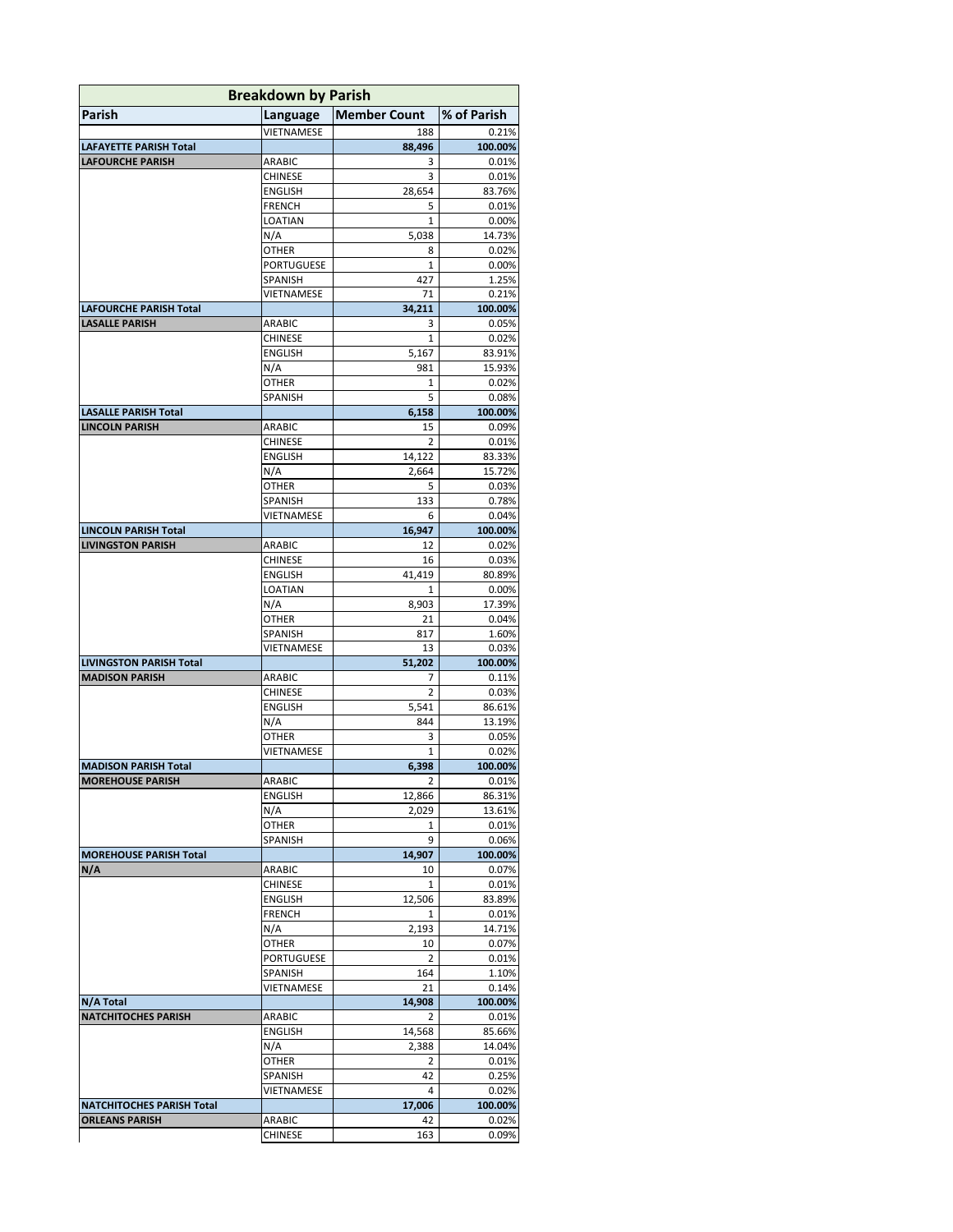| <b>Breakdown by Parish</b>                            |                           |                     |                  |
|-------------------------------------------------------|---------------------------|---------------------|------------------|
| Parish                                                | Language                  | <b>Member Count</b> | % of Parish      |
|                                                       | ENGLISH                   | 155,856             | 84.33%           |
|                                                       | FRENCH                    | 17                  | 0.01%            |
|                                                       | LOATIAN                   | 2                   | 0.00%            |
|                                                       | N/A                       | 25,656              | 13.88%           |
|                                                       | OTHER                     | 77                  | 0.04%            |
|                                                       | PORTUGUESE                | 10                  | 0.01%            |
|                                                       | SPANISH                   | 2,166               | 1.17%            |
|                                                       | VIETNAMESE                | 838                 | 0.45%            |
| <b>ORLEANS PARISH Total</b><br><b>OUACHITA PARISH</b> | ARABIC                    | 184,827<br>38       | 100.00%<br>0.05% |
|                                                       | CHINESE                   | 12                  | 0.02%            |
|                                                       | ENGLISH                   | 61,632              | 83.98%           |
|                                                       | <b>FRENCH</b>             | 1                   | 0.00%            |
|                                                       | N/A                       | 11,402              | 15.54%           |
|                                                       | OTHER                     | 26                  | 0.04%            |
|                                                       | SPANISH                   | 251                 | 0.34%            |
|                                                       | VIETNAMESE                | 27                  | 0.04%            |
| <b>OUACHITA PARISH Total</b>                          |                           | 73,389              | 100.00%          |
| <b>PLAQUEMINES PARISH</b>                             | ARABIC                    | 10                  | 0.12%            |
|                                                       | CHINESE                   | 12                  | 0.15%            |
|                                                       | <b>ENGLISH</b>            | 6,503               | 80.19%           |
|                                                       | LOATIAN                   | 4                   | 0.05%            |
|                                                       | N/A<br>OTHER              | 1,339<br>5          | 16.51%           |
|                                                       | SPANISH                   | 103                 | 0.06%<br>1.27%   |
|                                                       | VIETNAMESE                | 133                 | 1.64%            |
| PLAQUEMINES PARISH Total                              |                           | 8,109               | 100.00%          |
| POINTE COUPEE PARISH                                  | CHINESE                   | 4                   | 0.05%            |
|                                                       | <b>ENGLISH</b>            | 7,412               | 85.82%           |
|                                                       | N/A                       | 1,178               | 13.64%           |
|                                                       | OTHER                     | 5                   | 0.06%            |
|                                                       | SPANISH                   | 34                  | 0.39%            |
|                                                       | VIETNAMESE                | 4                   | 0.05%            |
| POINTE COUPEE PARISH Total                            |                           | 8,637               | 100.00%          |
| <b>RAPIDES PARISH</b>                                 | ARABIC                    | 27                  | 0.05%            |
|                                                       | CHINESE<br><b>ENGLISH</b> | 9                   | 0.02%            |
|                                                       | <b>FRENCH</b>             | 51,636<br>3         | 86.30%<br>0.01%  |
|                                                       | LOATIAN                   | 3                   | 0.01%            |
|                                                       | N/A                       | 7,666               | 12.81%           |
|                                                       | <b>OTHER</b>              | 18                  | 0.03%            |
|                                                       | PORTUGUESE                | 1                   | 0.00%            |
|                                                       | SPANISH                   | 382                 | 0.64%            |
|                                                       | VIETNAMESE                | 85                  | 0.14%            |
| <b>RAPIDES PARISH Total</b>                           |                           | 59,830              | 100.00%          |
| <b>RED RIVER PARISH</b>                               | <b>ENGLISH</b>            | 3,644               | 84.39%           |
|                                                       | N/A                       | 669                 | 15.49%           |
|                                                       | OTHER                     | 2                   | 0.05%            |
|                                                       | SPANISH                   | 3                   | 0.07%            |
| <b>RED RIVER PARISH Total</b>                         |                           | 4,318               | 100.00%          |
| <b>RICHLAND PARISH</b>                                | ENGLISH                   | 9,448               | 85.35%           |
|                                                       | N/A<br><b>OTHER</b>       | 1,612<br>4          | 14.56%<br>0.04%  |
|                                                       | SPANISH                   | 6                   | 0.05%            |
| <b>RICHLAND PARISH Total</b>                          |                           | 11,070              | 100.00%          |
| <b>SABINE PARISH</b>                                  | ARABIC                    | 1                   | 0.01%            |
|                                                       | CHINESE                   | 2                   | 0.02%            |
|                                                       | ENGLISH                   | 8,783               | 84.61%           |
|                                                       | N/A                       | 1,573               | 15.15%           |
|                                                       | SPANISH                   | 20                  | 0.19%            |
|                                                       | VIETNAMESE                | 2                   | 0.02%            |
| <b>SABINE PARISH Total</b>                            |                           | 10,381              | 100.00%          |
| <b>ST BERNARD PARISH</b>                              | ARABIC                    | 30                  | 0.13%            |
|                                                       | CHINESE                   | 16                  | 0.07%            |
|                                                       | ENGLISH                   | 18,480              | 82.05%           |
|                                                       | N/A                       | 3,404               | 15.11%           |
|                                                       | OTHER                     | 9<br>14             | 0.04%            |
|                                                       | PORTUGUESE<br>SPANISH     | 464                 | 0.06%<br>2.06%   |
|                                                       |                           |                     |                  |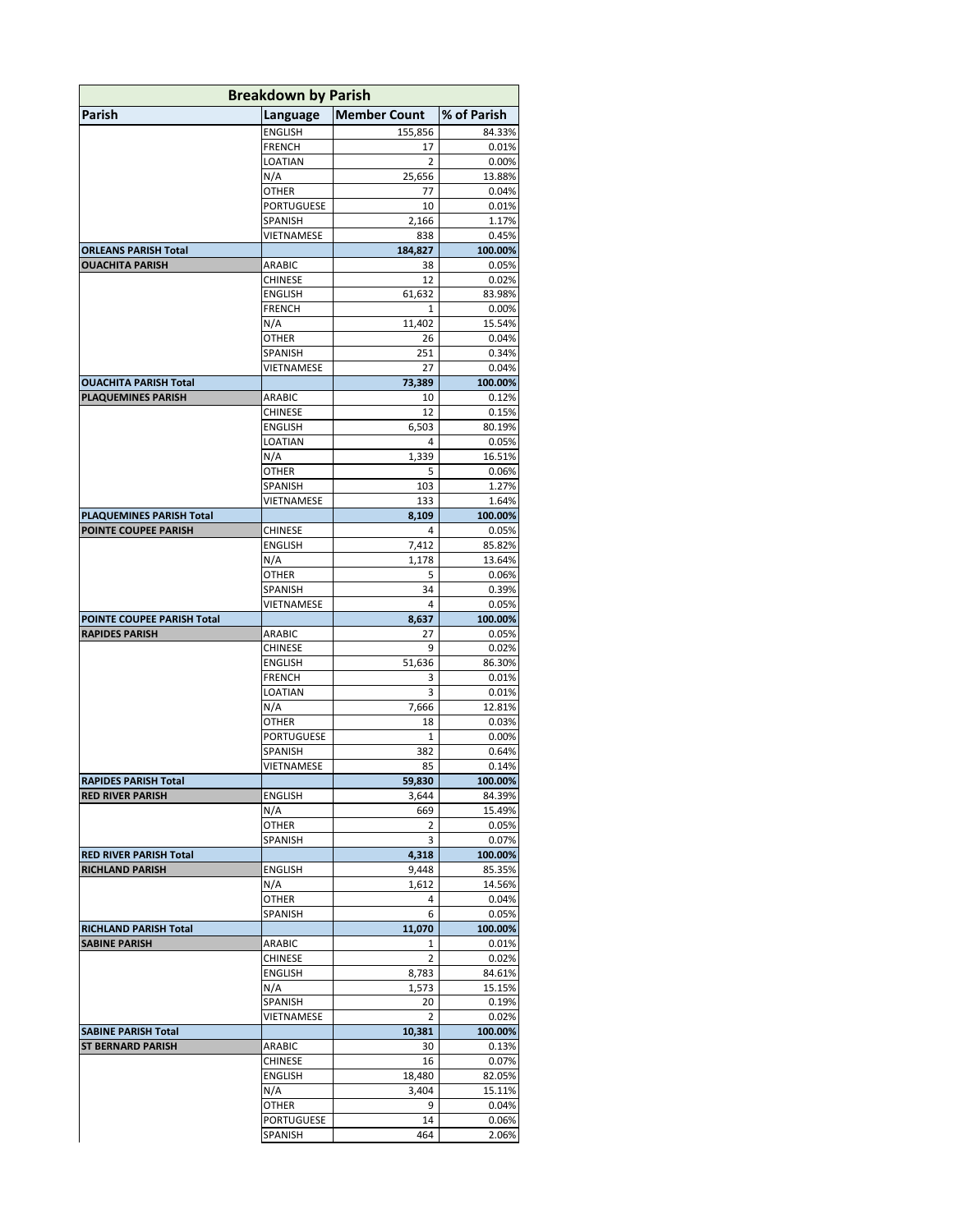| <b>Breakdown by Parish</b>                               |                           |                     |                   |  |
|----------------------------------------------------------|---------------------------|---------------------|-------------------|--|
| Parish                                                   | Language                  | <b>Member Count</b> | % of Parish       |  |
|                                                          | VIETNAMESE                | 106                 | 0.47%             |  |
| <b>ST BERNARD PARISH Total</b>                           |                           | 22,523              | 100.00%           |  |
| <b>ST CHARLES PARISH</b>                                 | ARABIC                    | 11                  | 0.07%             |  |
|                                                          | CHINESE                   | 6                   | 0.04%             |  |
|                                                          | <b>ENGLISH</b><br>N/A     | 13,155<br>2,773     | 80.95%<br>17.06%  |  |
|                                                          | OTHER                     | 14                  | 0.09%             |  |
|                                                          | SPANISH                   | 288                 | 1.77%             |  |
|                                                          | VIETNAMESE                | 3                   | 0.02%             |  |
| <b>ST CHARLES PARISH Total</b>                           |                           | 16,250              | 100.00%           |  |
| <b>ST HELENA PARISH</b>                                  | ENGLISH                   | 3,304               | 87.38%            |  |
|                                                          | N/A                       | 475                 | 12.56%            |  |
|                                                          | <b>SPANISH</b>            | 2                   | 0.05%             |  |
| <b>ST HELENA PARISH Total</b><br><b>ST JAMES PARISH</b>  | <b>ENGLISH</b>            | 3,781<br>7,343      | 100.00%<br>86.26% |  |
|                                                          | N/A                       | 1,139               | 13.38%            |  |
|                                                          | OTHER                     | 1                   | 0.01%             |  |
|                                                          | SPANISH                   | 30                  | 0.35%             |  |
| <b>ST JAMES PARISH Total</b>                             |                           | 8.513               | 100.00%           |  |
| <b>ST JOHN PARISH</b>                                    | ARABIC                    | 3                   | 0.01%             |  |
|                                                          | <b>CHINESE</b>            | 4                   | 0.02%             |  |
|                                                          | <b>ENGLISH</b>            | 17,116              | 82.98%            |  |
|                                                          | N/A                       | 3,067               | 14.87%            |  |
|                                                          | OTHER                     | 3                   | 0.01%             |  |
|                                                          | PORTUGUESE                | 1                   | $0.00\%$          |  |
|                                                          | SPANISH<br>VIETNAMESE     | 419<br>13           | 2.03%<br>0.06%    |  |
| <b>ST JOHN PARISH Total</b>                              |                           | 20,626              | 100.00%           |  |
| <b>ST LANDRY PARISH</b>                                  | ARABIC                    | 3                   | 0.01%             |  |
|                                                          | CHINESE                   | 8                   | 0.02%             |  |
|                                                          | <b>ENGLISH</b>            | 41,349              | 85.68%            |  |
|                                                          | <b>FRENCH</b>             | 3                   | 0.01%             |  |
|                                                          | N/A                       | 6,711               | 13.91%            |  |
|                                                          | OTHER                     | 12                  | 0.02%             |  |
|                                                          | SPANISH                   | 154                 | 0.32%             |  |
|                                                          | VIETNAMESE                | 18                  | 0.04%             |  |
| <b>ST LANDRY PARISH Total</b><br><b>ST MARTIN PARISH</b> |                           | 48,258              | 100.00%           |  |
|                                                          | CHINESE<br><b>ENGLISH</b> | 7<br>18,640         | 0.03%<br>84.15%   |  |
|                                                          | <b>FRENCH</b>             | 1                   | 0.00%             |  |
|                                                          | LOATIAN                   | $\overline{2}$      | 0.01%             |  |
|                                                          | N/A                       | 3,410               | 15.39%            |  |
|                                                          | OTHER                     | 4                   | 0.02%             |  |
|                                                          | PORTUGUESE                | 1                   | 0.00%             |  |
|                                                          | SPANISH                   | 69                  | 0.31%             |  |
|                                                          | VIETNAMESE                | 18                  | 0.08%             |  |
| <b>ST MARTIN PARISH Total</b>                            |                           | 22,152              | 100.00%           |  |
| <b>ST MARY PARISH</b>                                    | ARABIC                    | 5                   | 0.02%             |  |
|                                                          | CHINESE<br>ENGLISH        | 11<br>21,145        | 0.04%<br>83.64%   |  |
|                                                          | LOATIAN                   | 1                   | 0.00%             |  |
|                                                          | N/A                       | 3,510               | 13.88%            |  |
|                                                          | OTHER                     | 3                   | 0.01%             |  |
|                                                          | SPANISH                   | 537                 | 2.12%             |  |
|                                                          | VIETNAMESE                | 68                  | 0.27%             |  |
| <b>ST MARY PARISH Total</b>                              |                           | 25,280              | 100.00%           |  |
| <b>ST TAMMANY PARISH</b>                                 | ARABIC                    | 14                  | 0.02%             |  |
|                                                          | CHINESE                   | 37                  | 0.05%             |  |
|                                                          | ENGLISH                   | 65,159              | 80.11%            |  |
|                                                          | N/A<br>OTHER              | 14,921<br>36        | 18.34%<br>0.04%   |  |
|                                                          | PORTUGUESE                | 10                  | 0.01%             |  |
|                                                          | SPANISH                   | 1,035               | 1.27%             |  |
|                                                          | VIETNAMESE                | 125                 | 0.15%             |  |
| <b>ST TAMMANY PARISH Total</b>                           |                           | 81,337              | 100.00%           |  |
| <b>TANGIPAHOA PARISH</b>                                 | ARABIC                    | 6                   | 0.01%             |  |
|                                                          | CHINESE                   | 8                   | 0.01%             |  |
|                                                          | ENGLISH                   | 56,662              | 83.88%            |  |
|                                                          | N/A                       | 10,171              | 15.06%            |  |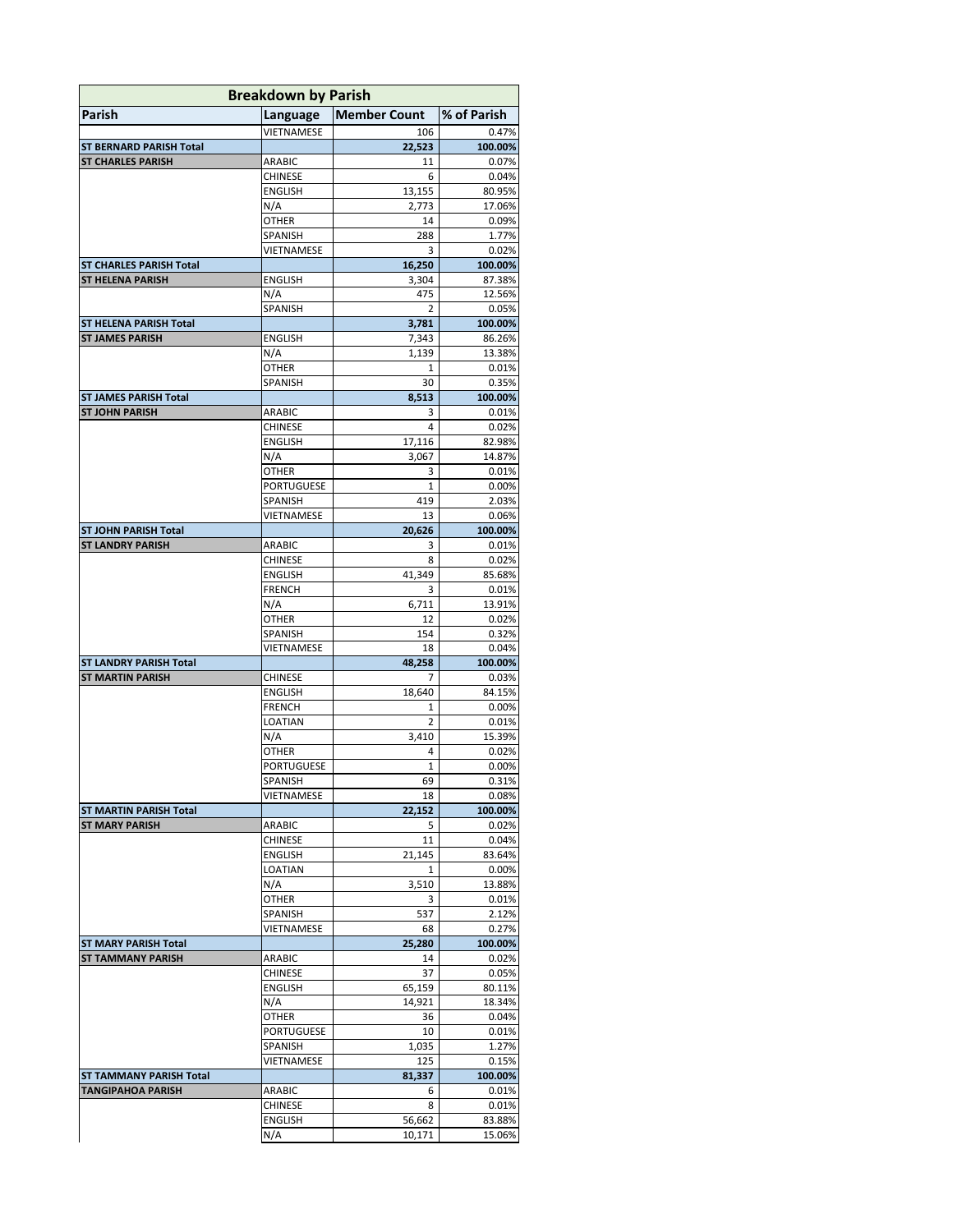| <b>Breakdown by Parish</b>                           |                          |                     |                  |
|------------------------------------------------------|--------------------------|---------------------|------------------|
| <b>Parish</b>                                        | Language                 | <b>Member Count</b> | % of Parish      |
|                                                      | OTHER                    | 18                  | 0.03%            |
|                                                      | SPANISH                  | 662                 | 0.98%            |
|                                                      | VIETNAMESE               | 27                  | 0.04%            |
| <b>TANGIPAHOA PARISH Total</b>                       |                          | 67,554              | 100.00%          |
| <b>TENSAS PARISH</b>                                 | <b>ENGLISH</b>           | 2,146               | 86.43%           |
|                                                      | N/A<br>SPANISH           | 331<br>6            | 13.33%<br>0.24%  |
| <b>TENSAS PARISH Total</b>                           |                          | 2,483               | 100.00%          |
| <b>TERREBONNE PARISH</b>                             | ARABIC                   | 7                   | 0.01%            |
|                                                      | <b>CHINESE</b>           | 12                  | 0.02%            |
|                                                      | <b>ENGLISH</b>           | 41,391              | 83.56%           |
|                                                      | <b>FRENCH</b>            | $\mathbf{1}$        | 0.00%            |
|                                                      | N/A                      | 7,397               | 14.93%           |
|                                                      | OTHER                    | 10                  | 0.02%            |
|                                                      | SPANISH<br>VIETNAMESE    | 608<br>110          | 1.23%<br>0.22%   |
| <b>TERREBONNE PARISH Total</b>                       |                          | 49,536              | 100.00%          |
| <b>UNION PARISH</b>                                  | <b>ENGLISH</b>           | 9,019               | 83.97%           |
|                                                      | <b>FRENCH</b>            | 1                   | 0.01%            |
|                                                      | N/A                      | 1,559               | 14.51%           |
|                                                      | <b>OTHER</b>             | 3                   | 0.03%            |
|                                                      | SPANISH                  | 158                 | 1.47%            |
|                                                      | VIETNAMESE               | 1                   | 0.01%            |
| <b>UNION PARISH Total</b><br><b>VERMILION PARISH</b> | ARABIC                   | 10,741<br>2         | 100.00%<br>0.01% |
|                                                      | <b>CHINESE</b>           | 22                  | 0.09%            |
|                                                      | <b>ENGLISH</b>           | 20,551              | 83.03%           |
|                                                      | N/A                      | 3,823               | 15.45%           |
|                                                      | OTHER                    | 5                   | 0.02%            |
|                                                      | SPANISH                  | 172                 | 0.69%            |
|                                                      | VIETNAMESE               | 177                 | 0.72%            |
| <b>VERMILION PARISH Total</b>                        |                          | 24,752<br>4         | 100.00%          |
| <b>VERNON PARISH</b>                                 | ARABIC<br><b>CHINESE</b> | 1                   | 0.03%<br>0.01%   |
|                                                      | ENGLISH                  | 12,892              | 81.87%           |
|                                                      | <b>FRENCH</b>            | 1                   | 0.01%            |
|                                                      | N/A                      | 2,768               | 17.58%           |
|                                                      | OTHER                    | 7                   | 0.04%            |
|                                                      | SPANISH                  | 61                  | 0.39%            |
|                                                      | VIETNAMESE               | 13                  | 0.08%            |
| <b>VERNON PARISH Total</b>                           |                          | 15,747              | 100.00%          |
| <b>W FELICIANA PARISH</b>                            | ENGLISH<br>N/A           | 3,706<br>558        | 86.53%<br>13.03% |
|                                                      | OTHER                    | 2                   | 0.05%            |
|                                                      | SPANISH                  | 13                  | 0.30%            |
|                                                      | VIETNAMESE               | 4                   | 0.09%            |
| W FELICIANA PARISH Total                             |                          | 4,283               | 100.00%          |
| <b>WASHINGTON PARISH</b>                             | ARABIC                   | 10                  | 0.04%            |
|                                                      | <b>CHINESE</b>           | 6                   | 0.02%            |
|                                                      | ENGLISH<br>N/A           | 21,752<br>3,528     | 85.56%           |
|                                                      | <b>OTHER</b>             | 3                   | 13.88%<br>0.01%  |
|                                                      | SPANISH                  | 113                 | 0.44%            |
|                                                      | VIETNAMESE               | 10                  | 0.04%            |
| <b>WASHINGTON PARISH Total</b>                       |                          | 25,422              | 100.00%          |
| <b>WEST BATON ROUGE PARISH</b>                       | ARABIC                   | 9                   | 0.09%            |
|                                                      | CHINESE                  | 2                   | 0.02%            |
|                                                      | <b>ENGLISH</b>           | 8,587               | 83.23%           |
|                                                      | N/A                      | 1,641               | 15.91%           |
|                                                      | OTHER<br>SPANISH         | 3<br>66             | 0.03%            |
|                                                      | VIETNAMESE               | 9                   | 0.64%<br>0.09%   |
| WEST BATON ROUGE PARISH Total                        |                          | 10,317              | 100.00%          |
| <b>WEBSTER PARISH</b>                                | ARABIC                   | 5                   | 0.03%            |
|                                                      | CHINESE                  | 1                   | 0.01%            |
|                                                      | ENGLISH                  | 15,833              | 84.96%           |
|                                                      | N/A                      | 2,748               | 14.75%           |
|                                                      | OTHER                    | 5                   | 0.03%            |
|                                                      | SPANISH                  | 42                  | 0.23%            |